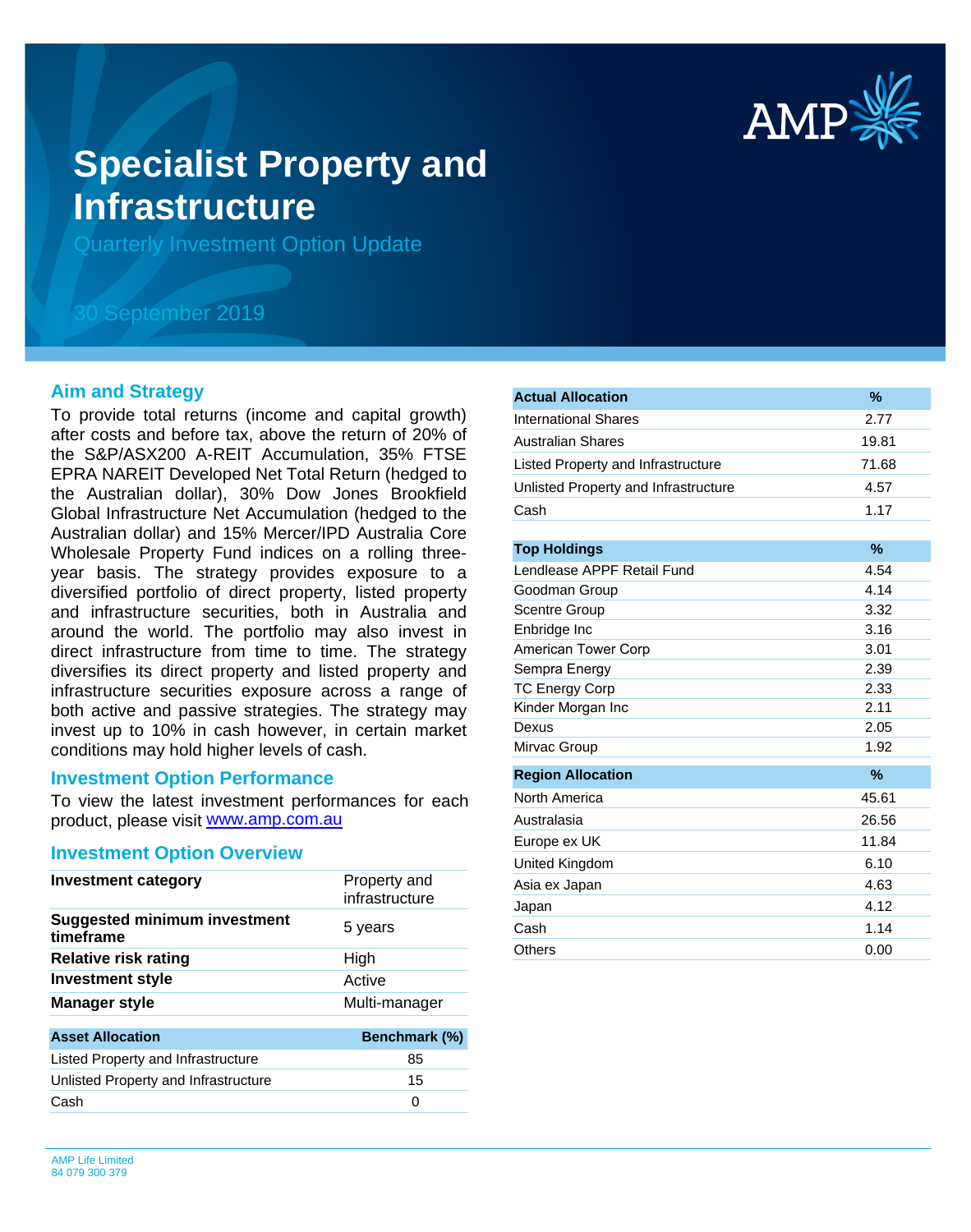## **Fund Performance**

The Fund produced another strong absolute return in the September quarter, performing closely to the benchmark, which was strong despite ongoing global concerns around growth. Over the quarter, the best performing underlying allocations were the AMP Capital Global Listed Property Fund, which returned 5.81% over the period and the AMP Capital Global Listed Infrastructure Fund, which returned 4.58% over the period. The weakest performer was the AMP Capital Australian Listed Property Fund, which returned a still-positive 0.89%.

### **Market Review**

Global listed real estate markets generally rose over the September quarter, with the US and European markets performing well while Asia Pacific markets posted mixed returns. The Hong Kong market again suffered, as it continued to fall in the face of ongoing local political issues and global trade and economic concerns. Globally, listed real estate markets were broadly supported as investors sought safe-havens amid heightened concerns about Brexit and the escalating US-China trade dispute, and the likely impact these will have on global economic conditions. Listed property real estate markets also benefitted as central banks eased monetary policy conditions during the period, which saw the US Federal Open Market Committee deliver two cuts of 0.25% apiece to the official target interest rate range at its July and September meetings. US 10-year treasury yields fell to 3-year lows and were down 0.35% to 1.66% during the period.

The attack on Saudi Arabian crude oil infrastructure during the quarter was a strong reminder of global risks. However, given the cash flow stability of energy midstream companies, they have less leverage to oil price volatility compared to exploration, production and service companies. That said, a higher crude oil price environment is positive for sentiment. In addition, compression in the cost of capital could also speed up pipeline development projects which would be beneficial to, for example, Enbridge's Line 3 as well as TC Energy Corp's Keystone XL project.

#### **Outlook**

The Fund produced another strong absolute return in the September quarter, performing closely to the benchmark, which was strong despite ongoing global concerns around growth. Over the quarter, the best performing underlying allocations were the AMP Capital Global Listed Property Fund, which returned 5.81% over the period and the AMP Capital Global Listed Infrastructure Fund, which returned 4.58% over the period. The weakest performer was the AMP Listed Property Index Fund, which returned a still-positive 0.89%.